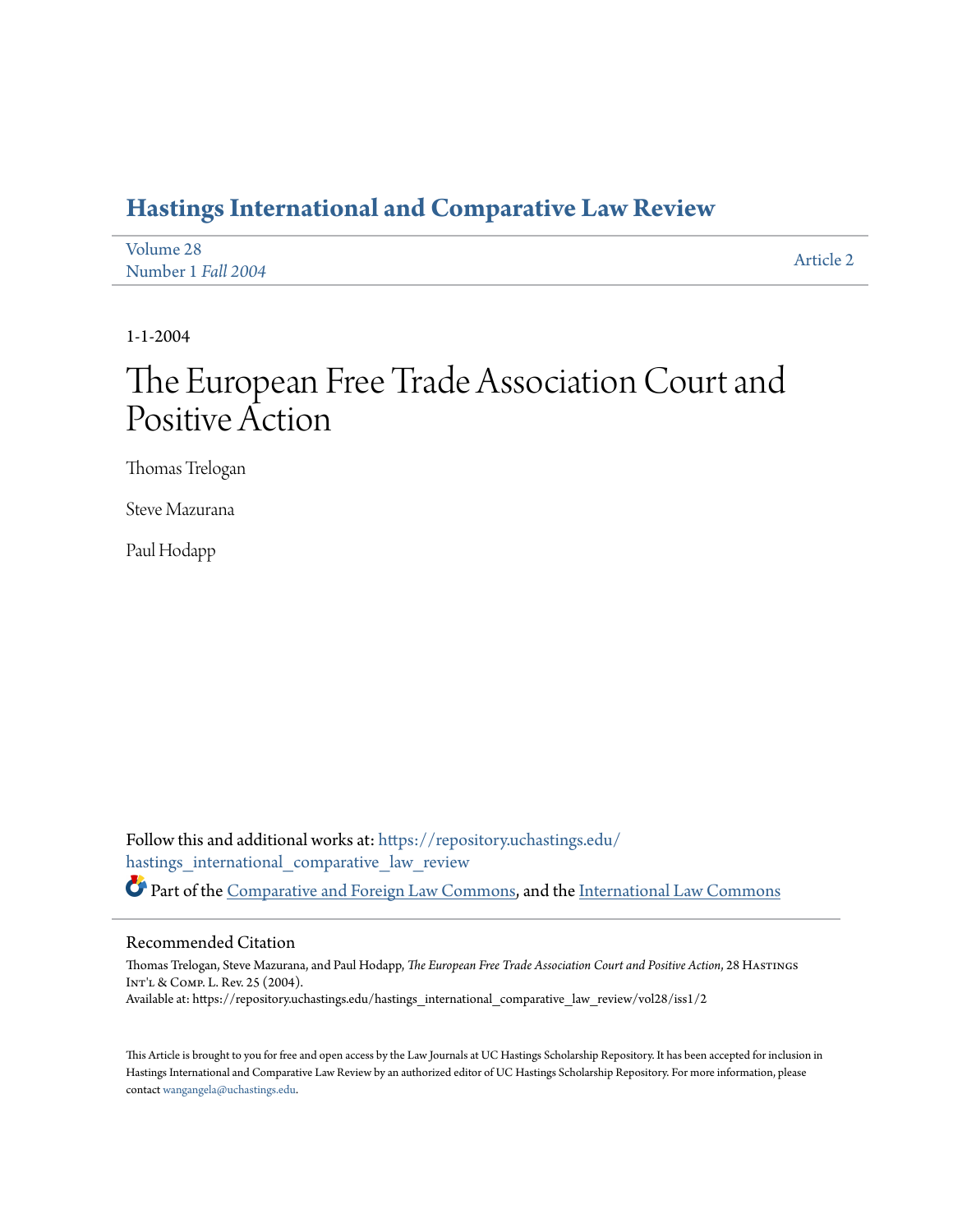# **THE EUROPEAN FREE TRADE ASSOCIATION COURT AND POSITIVE ACTION**

**By** THOMAS **TRELOGAN,** STEVE **MAZURANA & PAUL** HODAPP

# **I. INTRODUCTION**

In this paper our aim is to update the reader regarding positive action law in the European Union (EU).<sup>1</sup> We consider the recent judgment of the European Free Trade Association **(EFTA)** Court, which summarizes the state of the law.<sup>2</sup> We begin with a short introduction to positive action law in the European Union.

# **II. BACKGROUND-POSITIVE ACTION LAW IN THE EUROPEAN UNION**

"Positive action" is the European name for what Americans call "affirmative action."3 **A** Communication from the European Commission to the European Parliament and the European Council<sup>4</sup> describes positive action as embracing:

all measures which aim to counter the effects of past discrimination, to

<sup>1.</sup> In 1957 the EU was created to enable six European states to become a single economic entity. *See generally* **NEILL NUGENT,** THE GOVERNMENT **AND** POLITICS OF THE EUROPEAN **UNION** 23-31 (4th ed. 1999).

<sup>2.</sup> Case E-1/02, EFTA Surveillance Authority v. The Kingdom of Norway, 1 C.M.L.R. 23  $\parallel$  5-13 and 36-43 (EFTA Court 2003), available at <www.eftacourt.lu/pdf/EI 02Decision-E.pdf>.

<sup>3.</sup> Katherine Cox, *Positive Action in the European Union: From Kalanke to Marschall,* **8 COLUM. J. GENDER** & L. 101, 105 (1998) (discussing how the government of the United Kingdom may have chosen the phrase "positive action" as an alternative to "affirmative action" because of the controversy associated with the latter phrase in the United States).

<sup>4.</sup> The Commission is the primary initiator of EU legislation. The Council of Ministers is the primary decision-making body. The Parliament exercises limited advisory and supervisory powers over legislation. The fourth principal EU institution is the Court of Justice, which we will discuss later. For a general discussion of the functions of each of these bodies, see **NUGENT,** *supra* note 1, at 99-241.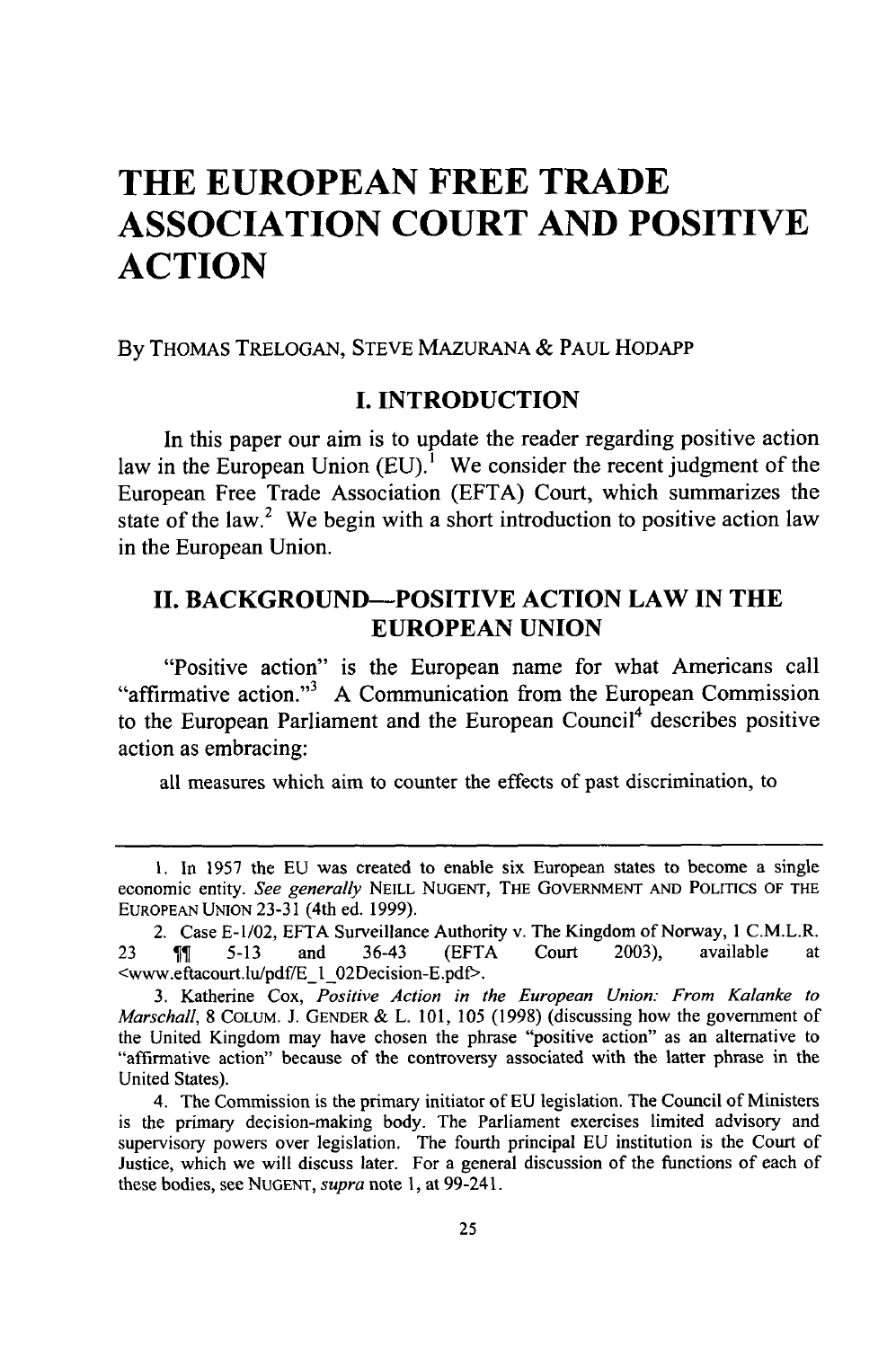eliminate existing discrimination and to promote equality of opportunity between women and men, particularly in relation to types or levels of jobs where members of one sex are significantly underrepresented.<sup>5</sup>

The sources of EU law include treaties and legislation. For our purposes the most important treaty is the Treaty of Amsterdam (Treaty), which provides the EU with the power to take "appropriate action to combat discrimination based on sex."<sup>6</sup> The Treaty also provides that member states may maintain and adopt "measures providing for specific advantages in order to make it easier for the underrepresented sex to pursue a vocational activity or to prevent or compensate for disadvantages in professional careers."' The purpose of these provisions is to insure full equality in practice for men and women in employment.

The most important legislation is the Equal Treatment Directive (Directive).8 The Directive prohibits all sex discrimination, but it allows measures that promote equality of opportunity for men and women-in particular measures that remove existing inequalities that affect women's opportunities in access to employment, including promotion and vocational training.<sup>9</sup> The Directive was drafted to focus solely on formal equality of

Treaty of Amsterdam art. 141(4). Article 2 also provides "equality between men and women" as one of the tasks of the EU. Article 3(2) states that the EU is to "aim to eliminate inequalities, and to promote equality, between men and women." Article 13 allows the EU to "take appropriate action to combat discrimination based on sex." And Article 137 includes "equality between men and women with regard to labour market opportunities and treatment at work" as activities of member states that the EU promises to support. Finally, Declaration 28 annexed to the Treaty and commenting on Article 141 states that in adopting measures to ensure the equality of men and women in working life, member states "should, in the first instance, aim at improving the situation of women."

8. NUGENT, *supra* note 1, at 246-47. Directives are binding as to the result to be achieved but leave to the member states the choice of form and methods to achieve that result. Directives apply only to member states and are not enforceable against purely private parties. Christopher McCrudden, *The Effectiveness of European Equality Law: National Mechanisms for Enforcing Gender Equality Law in the Light of European Requirements,* 13 OXFORD **J.** LEG. ST. 320, 323 (1993).

9. Council Directive 76/207 EEC of 9 February 1976 on the Implementation of the Principle of Equal Treatment for Men and Women as Regards Access to Employment,

<sup>5.</sup> Communication from the Commission to the European Parliament and the Council on the interpretation of the judgment of the Court of Justice on 17 October 1995 in Case C-450/93, *Kalanke v. Freie Hansestadt Bremen,* COM(96)88 final at 3.

<sup>6.</sup> Treaty of Amsterdam Amending the Treaty on European Union, the Treatises Establishing the European Communities and Certain Related Acts, Oct. 2, 1997, art. 13, 1997 O.J. (C 340) 173. For a clear discussion of the Treaty in relation to positive action, see Rebecca Means, *Kalanke v. Freie Hansestadt Bremen: The Significance of the Kalanke Decision on the Future of Positive Action in the European Union,* 30 VAND. J. TRANSNAT'L L. 1087, 1089-94 (1997) and Elizabeth Defeis, *The Treaty of Amsterdam: The Next Step Towards Gender Equality,* 23 B. C. INT'L & COMP. L. REv. 1, 30-33 (1999).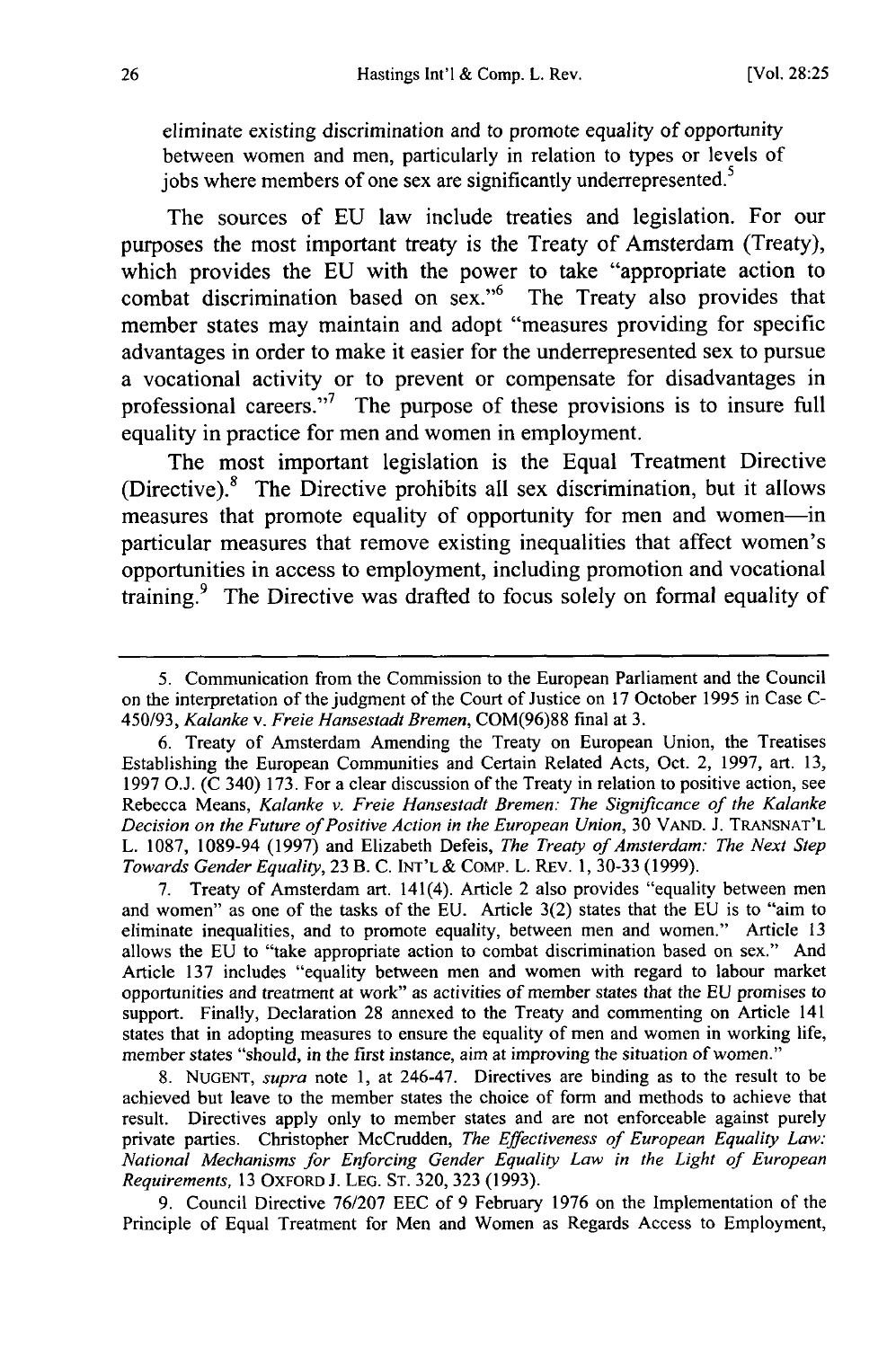opportunity for women working outside the home. Legal advisers to the EU believed that existing treaties allowed the EU to legislate only in employment matters. They argued that any stronger conception of equality than formal equality of opportunity would require that the EU intrude into the distribution of family responsibilities, and that legislation in relation to the family would have exceeded the limits of legality. Commentators note that this reasoning demonstrates how family and work have been constructed as mutually exclusive spheres in EU law.10 In our opinion, the Treaty has weakened this separation and allows positive action that may intrude on the distribution of family responsibilities.

# **III. EFTA SURVEILLANCE** AUTHORITY V. **THE KINGDOM OF NORWAY**

In its judgment in this case, the Court summarized the **EU** law on positive action so clearly that its judgment is an excellent introduction to **EU** positive action law. But before we turn to this judgment, we should explain the relationship between the **EFTA** Court that decided this case and the European Court of Justice.

### *A. The European Court of Justice and the EFTA Court*

The European Court of Justice (ECJ) is the fourth major political institution of the EU. At present the Court has twenty-five judges who are appointed for six-year terms. Member states typically nominate "men of affairs" who have been involved in government but have limited judicial experience. Currently, there are two female judges on the court. Judgments of the court are deliberated in secret and decided by majority

In our view the language of the Treaty is more forceful and more favorable to women's equality than the language of the Directive. Arguably the Directive allows positive action for women only by removing obstacles to equal opportunity for women to compete against men for jobs. The Treaty goes beyond this formal equality and allows positive action to achieve substantive equality for women in the workplace, that is, a proportional representation of men and women in employment.

10. Gillian More, *Equality of Treatment in European Community Law, in* **FEMINIST** PERSPECTIVES ON THE FOUNDATIONAL SUBJECTS OF LAW 261-78 (Anne Bottomly ed., 1996); Gillian More, *Equal Treatment of the Sexes in ECLaw,* 1 FEM. **LEGAL ST.** 45, 55-59 (1993).

Vocational Training and Promotion, and Working Conditions, art. 2, 1976 OJ (L39) 40. Council Directive 2002/73 EEC of 23 September 2002 on the Implementation of the Principle of Equal Treatment for Men and Women as Regards access to Employment, Vocational Training and Promotion, and Working Conditions, 2002 OJ (L269) 15, replaces Article 2(4) with a new paragraph 8 that states, "Member States may maintain or adopt measures within the meaning of Article 141(4) of the Treaty with a view to ensuring full equality in practice between men and women." EU legal documents are available online at <http://europa.eu.int/eur-lex/en/index.html>.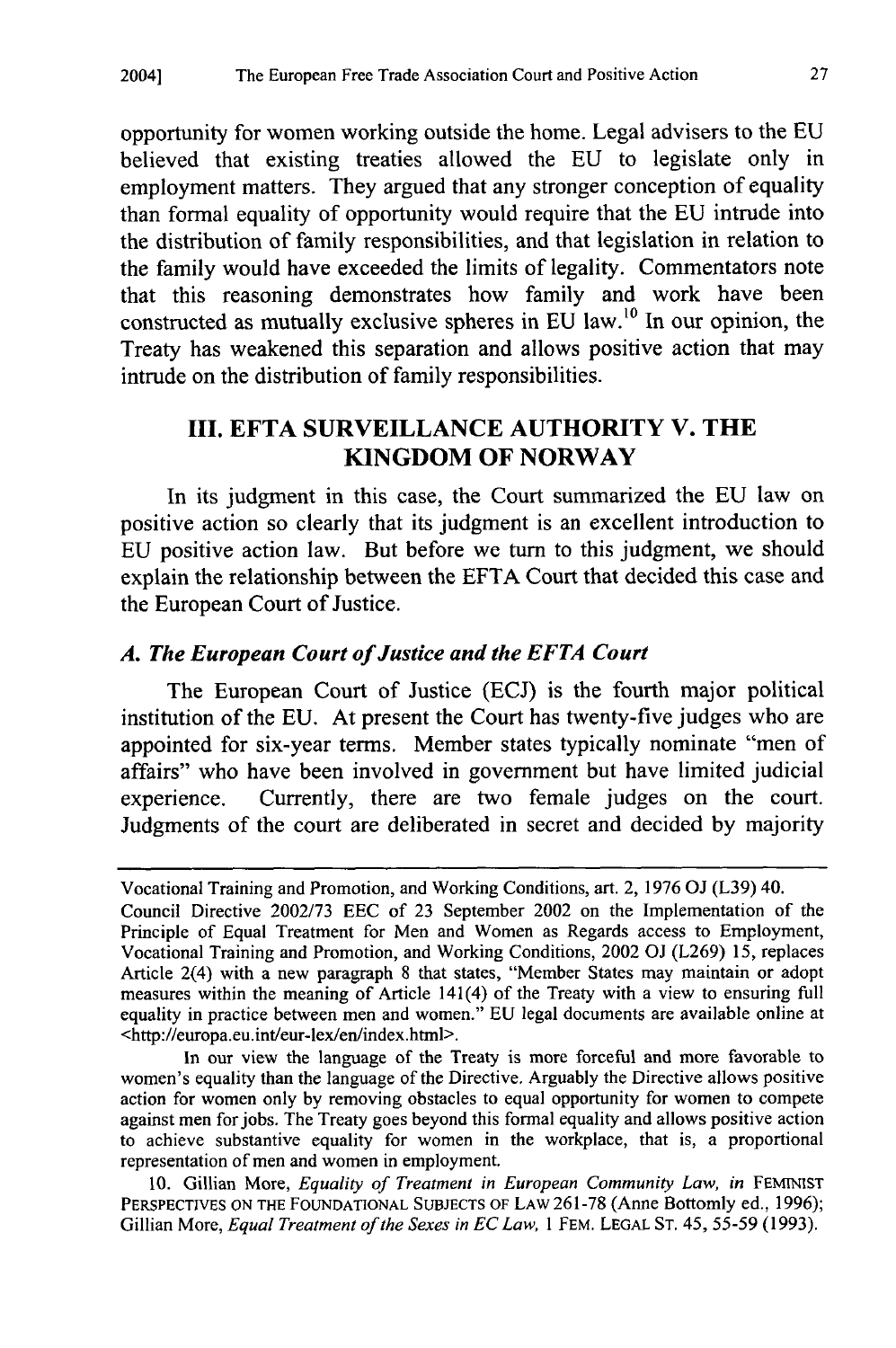vote without a published dissent.<sup>11</sup> The Court is aided in its decisionmaking by eight Advocates General who write opinions for the Court's consideration. These opinions are more detailed in their reasoning than the Court's judgments and can be helpful in understanding the Court's decision. 12

The typical procedure in these cases is that a case is assigned to a Judge Reporter and an Advocate General. After a hearing, if it is necessary, the Advocate General issues an opinion. The Judge Reporter informs the Court whether he or she intends to follow the opinion and whether a discussion with a chamber of the Court is necessary. The Court may issue a judgment that simply refers to the Advocate General's Opinion, or the Judge Reporter may write a draft judgment for the Court.<sup>13</sup>

All other things being equal, the Court interprets the law teleologically. The Court considers EU law to constitute a grand design and sees individual legal materials as constituents of that design. The law has a purpose that the Court must discover and make effective.<sup>14</sup> In this process of discovery, the Court is not bound by the common law doctrine of precedent. In principle, the Court could revise its view of a law's purpose at any time. Nevertheless, the Court does not lightly create conflicts among its judgments, and national courts consider the Court's judgments applicable and binding throughout the member states for all future cases. $^{15}$ 

Cases reach the Court in a number of ways. In positive action cases, the Court's judgments are issued in the form of preliminary rulings concerning the legal questions presented by the national courts of the member states. The Court interprets the relevant EU legal authorities to determine if the challenged positive action plan is consistent with EU law.

<sup>11.</sup> For a general discussion of the Court, see NUGENT, *supra* note **1,** at 262-75 and Jo Hunt, *The Legal System of the European Union, in* THE EUROPEAN UNION HANDBOOK 213, 219-20 (Jackie Gower ed., 2002).

<sup>12.</sup> A. ARNULL, **THE** EUROPEAN UNION AND ITS COURT OF JUSTICE **7-9** (1999); L. Molinari, *The Effect of the Kalanke Decision on the European Union*, 71 ST. JOHN'S L. REV. 591, 601-02 (1997); K.P.E. LASOCK, LAW **AND** INSTITUTIONS OF THE EUROPEAN UNION 289- 94 (7th ed. 2001) (discussing how the office of Advocates-General, like much of the Court's procedure, is derived from French law; and how the Advocates-General are the "embodied conscience of the Court" who speak only for law and justice and not the particular interests of the EU or its member states). For the most recent information, visit the Court's Web site at <http://curia.eu.int/en/>.

<sup>13.</sup> ARTICLE 177 REFERENCES TO THE EUROPEAN COURT: POLICY AND PRACTICE 24-26 (Mads Andenas ed., 1994).

<sup>14.</sup> Molinari, *supra* note 12, at 602-03 n.83-84.

<sup>15.</sup> LASOK, *supra* note 12, at 163.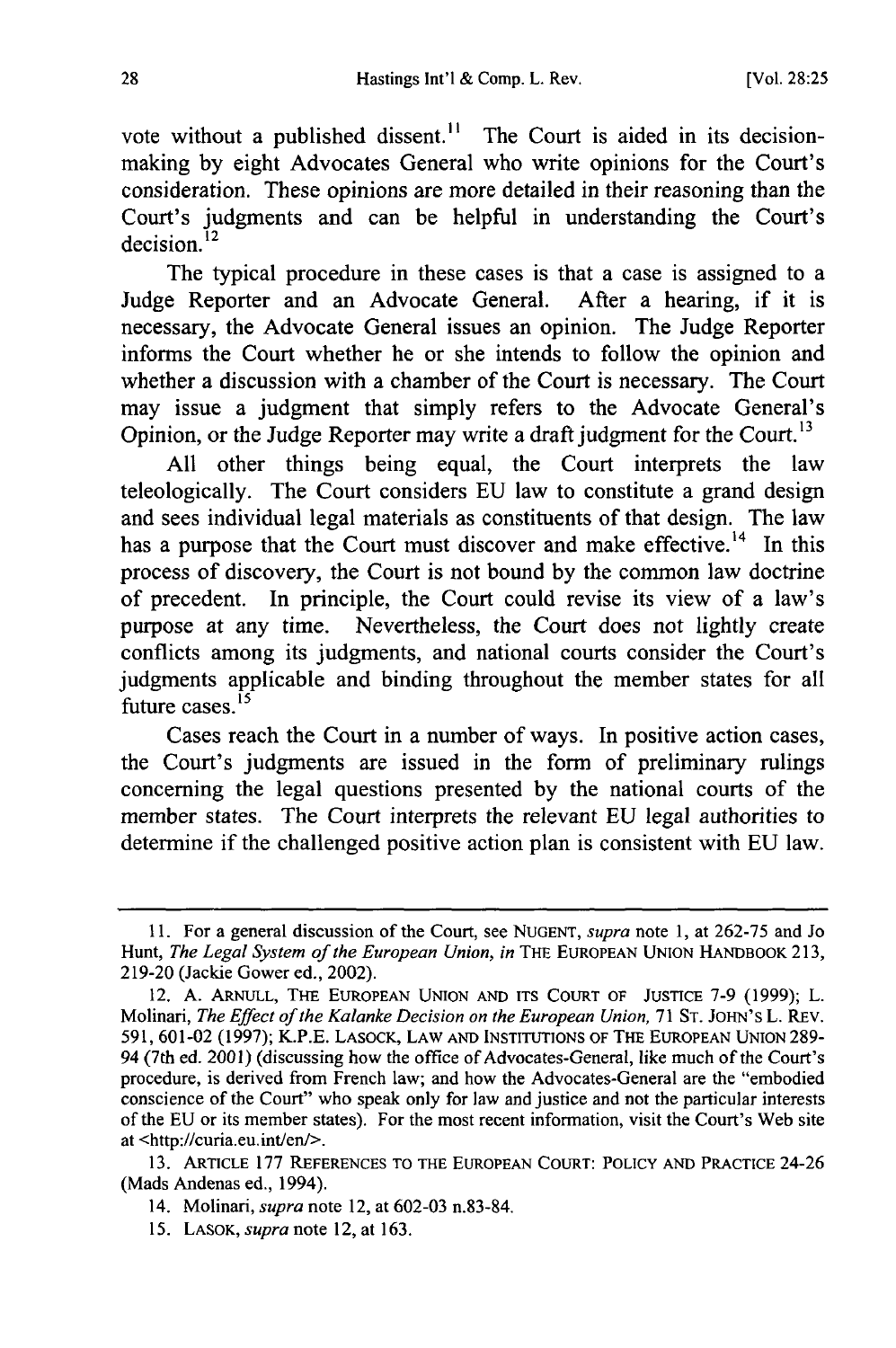The Court does not decide the case for the parties. The Court issues its preliminary ruling regarding the consistency of the positive action plan with EU law and the national court decides the case for the parties. The national court is bound to follow the judgment of the ECJ. **<sup>16</sup>**

The EFTA Court<sup>17</sup> has jurisdiction over the three EFTA states that are parties to the European Economic Area Agreement (EEAA) but not members of the EU, namely Iceland, Liechtenstein, and Norway. The aim of the EEAA is similar to that of the EU: to guarantee free trade among the member states, to provide fair competition, and to abolish discrimination in all of the EEAA states, the EU member states, and the three non-member states. The Agreement incorporates pertinent EU law, including the Equal Treatment Directive, and is supervised in two different ways: (1) the European Commission supervises compliance with the Agreement by the EU member states, and (2) the EFTA Surveillance Authority supervises the three non-member states. The ECJ has jurisdiction over disputes involving the EU member states and the EFTA Court has jurisdiction over the three non-member states. The EFTA Court considers the decisions of the ECJ on EU law to be relevant to its decisions on similar issues in order to ensure uniformity between the EU and the EFTA.

The EFTA Court has three judges. Each of the three countries nominates one judge who serves a three-year term. Typically the Court proceedings, which include written and oral submissions, are conducted in English.

# *B. The Judgment of the EFTA Court in EFTA Surveillance Authority v. The Kingdom of Norway*

### *1. Issue and Conclusion*

The EFTA Surveillance Authority sought a declaration from the Court that Norway had failed to fulfill its obligations under the **EEA** Agreement

**<sup>16.</sup>** *Id.* (discussing how the **ECJ** is a "continental court" because it has no law-making powers and merely fills in gaps in legislation). An interesting and important question is to what extent the Court articulates constitutional principles that are fundamental to **EU** law. Clearly, the **ECJ** is not a constitutional court in the American sense. In preliminary ruling cases the **ECJ** is not an appellate court that reviews the decisions of lower courts and strikes down legislation inconsistent with a constitutional document. For a discussion of this issue, see Kendall Thomas, *Constitutional Equality: The Political Economy of Recognition: Affirmative Action Discourse and Constitutional Equality in Germany and the U.S.A., 5* **COLUM. J.** EuR. L. **329, 351** n.94 **(1999).**

**<sup>17.</sup>** Information about the EFTA Court is available on its website at <www.eftacourt.lu/introduction.asp>.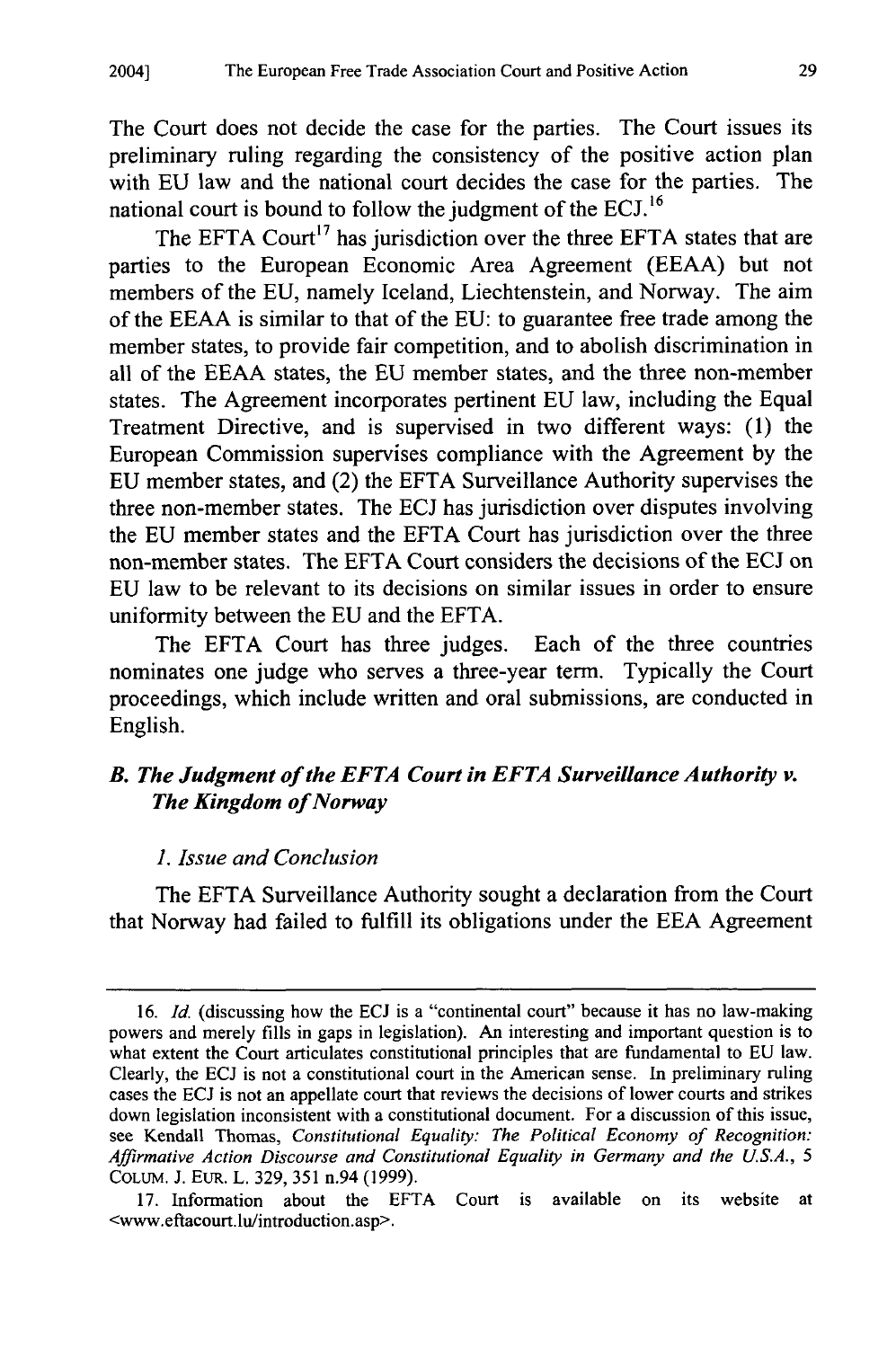and the Equal Treatment Directive because of legislation that reserved a certain number of academic positions solely for women. The Court agreed with the Surveillance Authority and declared that by reserving academic positions solely for women, Norway had failed to meet its obligations under the Agreement and the Equal Treatment Directive.<sup>18</sup>

2.  $Facts^{19}$ 

Norway's University Act permitted advertisements for academic posts that were open only to the underrepresented sex, in this case, women. In 1998 the Norwegian government assigned 20 post-doctoral research grants to the University of Oslo. The University marked all these positions for women in academic areas where women were underrepresented and the recruitment of women needed to be strengthened. Of the 179 post-doctoral appointments at the University from 1998-2001, only twenty-nine were reserved for women. Of the 227 permanent academic appointments during that period, only four were reserved for women. Under the University Plan for 2000-2004, ten post-doctoral and twelve permanent positions were reserved for women. The University would distribute the positions to faculties where women were considerably underrepresented. The University was to give priority to fields in which fewer than 10% of the academics were women, and in which women in permanent positions were glaringly underrepresented given the number of female students.

#### *3. Reasoning*

#### *a. Introduction*

On one level, this decision was easy for the EFTA Court. The Court of Justice had clearly ruled that positive action plans that guarantee women absolute priority for appointment in public service are incompatible with the Equal Treatment Directive. Since the Norwegian law and the University of Oslo guaranteed women an absolute priority for certain academic positions, Norway had failed to live up to its obligations under the Directive that is a part of the EEA Agreement. As the Court noted, these positive action plans go beyond promoting equality of opportunity and seek to establish an equality of representation.<sup>20</sup>

<sup>18.</sup> Case E-1/02, EFTA Surveillance Authority v. The Kingdom of Norway, 1 C.M.L.R. 23  $\P$  5 and 59 (EFTA Court 2003), available at <http://www.eftacourt.lu/pdf/ E 1\_02Decision-E.pdf>. Ü

<sup>19.</sup> *Id.* **11** 2-4.

<sup>20.</sup> *Id.137.*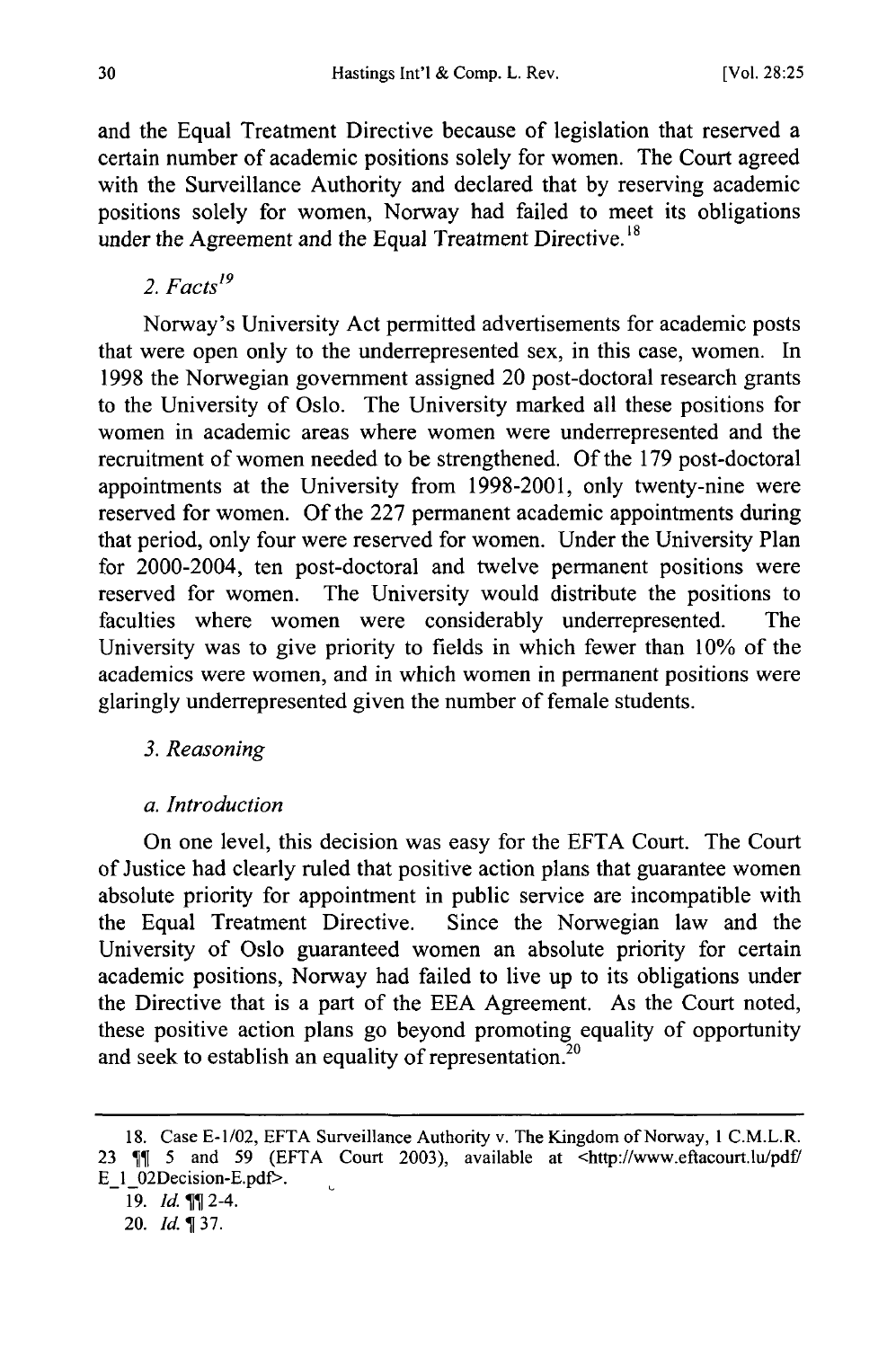On a deeper level, however, the Court's judgment is interesting and important not only because a different set of judges is examining the issue but also because these judges are presented with arguments by the defendant, Norway, that bring together all of the recent ECJ judgments and all of the legal arguments against those judgments. One unfortunate omission from the Court's reasoning is any consideration of the effect of the amendments to the EU Treaty and Directive-provisions that are not part, or not yet part, of the EEA Agreement. The Court recognizes that EU positive action law is expanding. Thus, the Court recommends that in the future defendants present evidence to the Court regarding the factors that place women at a disadvantage and call for positive action. The Court also recommends that defendants include in their plans provisions weighing female life experiences, such as family responsibilities, positively in assessing the qualifications of candidates. $^{21}$ 

#### *b. Prior ECJ positive action judgments*

The Court summarizes the ECJ's leading positive action judgments as follows.<sup>22</sup> In *Kalanke*,<sup>23</sup> the ECJ rejected absolute priorities for women in employment. In *Marschall*,<sup>24</sup> the ECJ heard evidence that stereotypes regarding women prevented them from being fairly considered in competition for jobs with men. To allow women the same chances to compete for jobs, the ECJ allowed preferential treatment for women when they were underrepresented in a particular position, when individual female candidates were equally qualified with men, and when positive action plans contained a flexibility clause guaranteeing male candidates an objective assessment of their individual circumstances that could rebut the presumption favoring the female candidate.

The Court in *Badeck25* established three new rules for evaluating

<sup>21.</sup> *Id.* 55-57. The first recommendation appears to be based on the ECJ Judgment in *Marschall* and the second on its Judgment in *Badeck.* These judgments will be discussed later in this paper.

<sup>22.</sup> *Id.* **11** 37-43.

<sup>23.</sup> Case C-450/93, Kalanke v. Freie Hansestadt Bremen, 1995 E.C.R. 1-3051, 1 C.M.L.R. 175 TI 18-19 (1996).

<sup>24.</sup> Case C-409/95, Marschall v. Land Nordrhein Westphalen, 1997 E.C.R. I-6363 Tom and 35.

<sup>25.</sup> Case C-158/97, Badeck and others, 2000 E.C.R. I-1875 11 26-27. Binding prescriptions favoring the hiring of women in academic positions and in training positions are common in Europe, and especially in Germany. **ANNE** PETERS, WOMEN, QUOTAS AND CONSTITUTIONS 134-35 (1999). The EFTA Court did not discuss the final two issues in *Badeck.* The ECJ upheld an ambiguous preference for women that appears to require that at least as many women as men be interviewed for positions where women are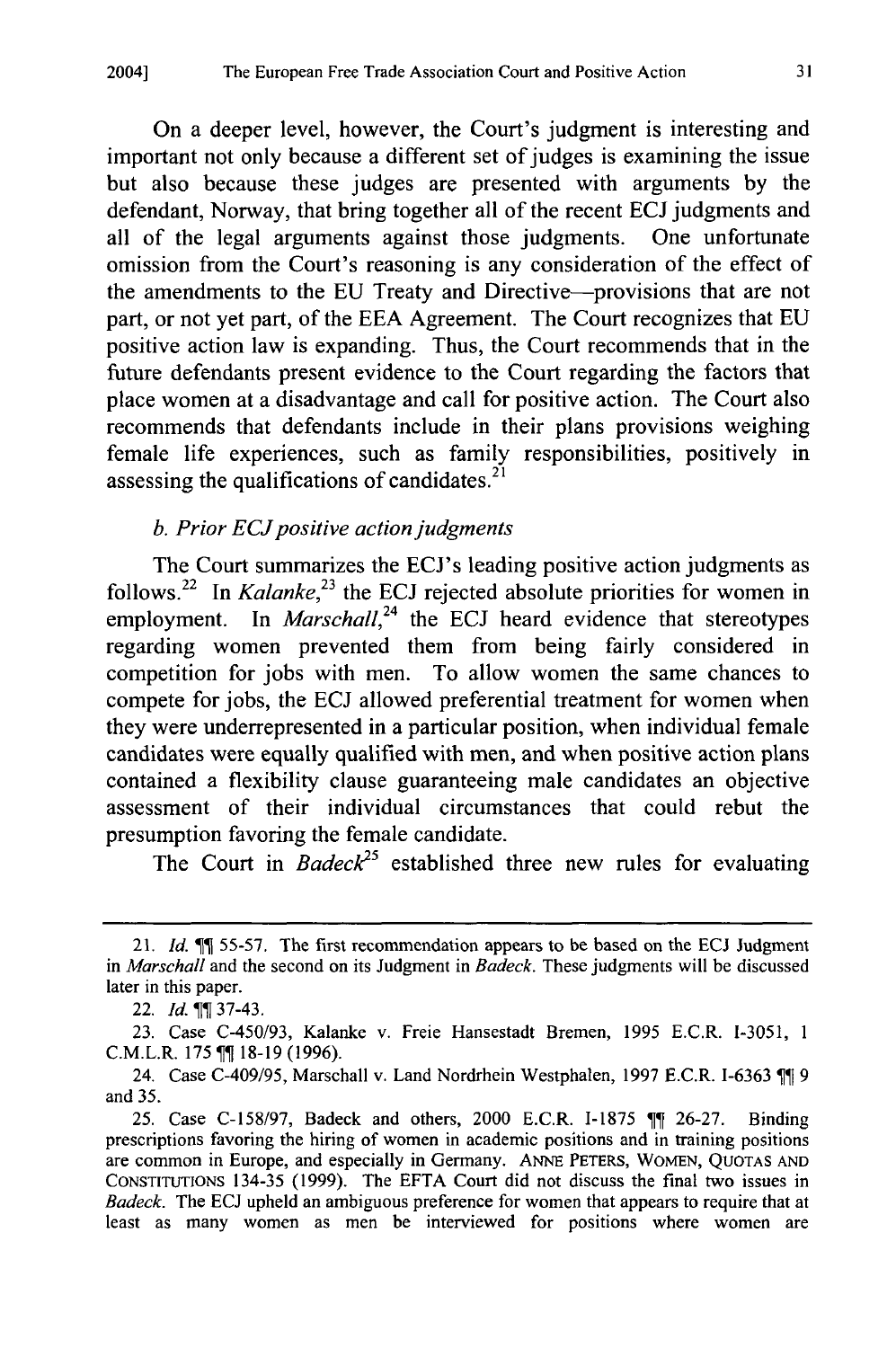positive action plans. First, plans could include factors for evaluating the qualifications of candidates that were intended to aid women in reducing inequalities that actually occur in their social life, including their domestic responsibilities. For example, capabilities and experiences acquired in family work may be taken into account if they are important to the suitability, performance, and capability of candidates. In addition, family status and partner income are irrelevant, as are part-time work, leaves, and delays in training that are the result of looking after children or dependents in need of care. Finally, seniority, age, and the date of the last promotion should not be given undue weight in assessing a candidate's qualifications. These factors had to be expressed in gender-neutral terms so that they could benefit men and women alike.

Second, the Court held that binding targets that required certain academic positions to be filled by a percentage of women that was at least equal to the percentage of women among graduates, holders of higher degrees, or students in each discipline were consistent with the Directive. The Court reasoned that the targets were not inflexible quotas, because the targets were based not on some scheme that was being imposed, but on a matter of fact-namely, the number of women who had received the appropriate training.

Third, at least half of the training places for occupations requiring training were set aside for women who were underrepresented in these occupations. The measure addressed clear barriers to equal opportunity for women. However, these set-asides were not inflexible quotas in practice, because women had to be qualified for the training or else qualified men, trained in private programs, would assume these places.

The EFTA Court recognized that the Norwegian post-doctoral positions were similar to training positions.<sup>26</sup> Both are temporary and both

underrepresented. This result is consistent with the Court's training decision, which, in effect, held that the Directive should be more liberally interpreted when it is applied to preemployment positive action plans. Again, this result is consistent with German practice. Some German states require that when women are underrepresented, one-half of the candidates offered an interview for a position must be women. One state requires that all qualified women must be offered an interview. *Id.* at 134-35. The ECJ also upheld what it described as a non-mandatory recommendation that one-half of the appointments to employee representative bodies, and administrative and supervisory bodies should be women. Most German states require that half the members of an official organization should be women. *Id.* at 136. After a decade of positive action in some of the German states, the proportion of positions occupied by women increased by less than one percent. *Id.* at **210** n.525.

<sup>26.</sup> Case E-1/02, EFTA Surveillance Authority v. The Kingdom of Norway, 1 C.M.L.R. 23  $\P$ ] 49-50 (EFTA Court 2003), available at <http://www.eftacourt.lu/pdf/E\_1\_02Decision-E.pdf>.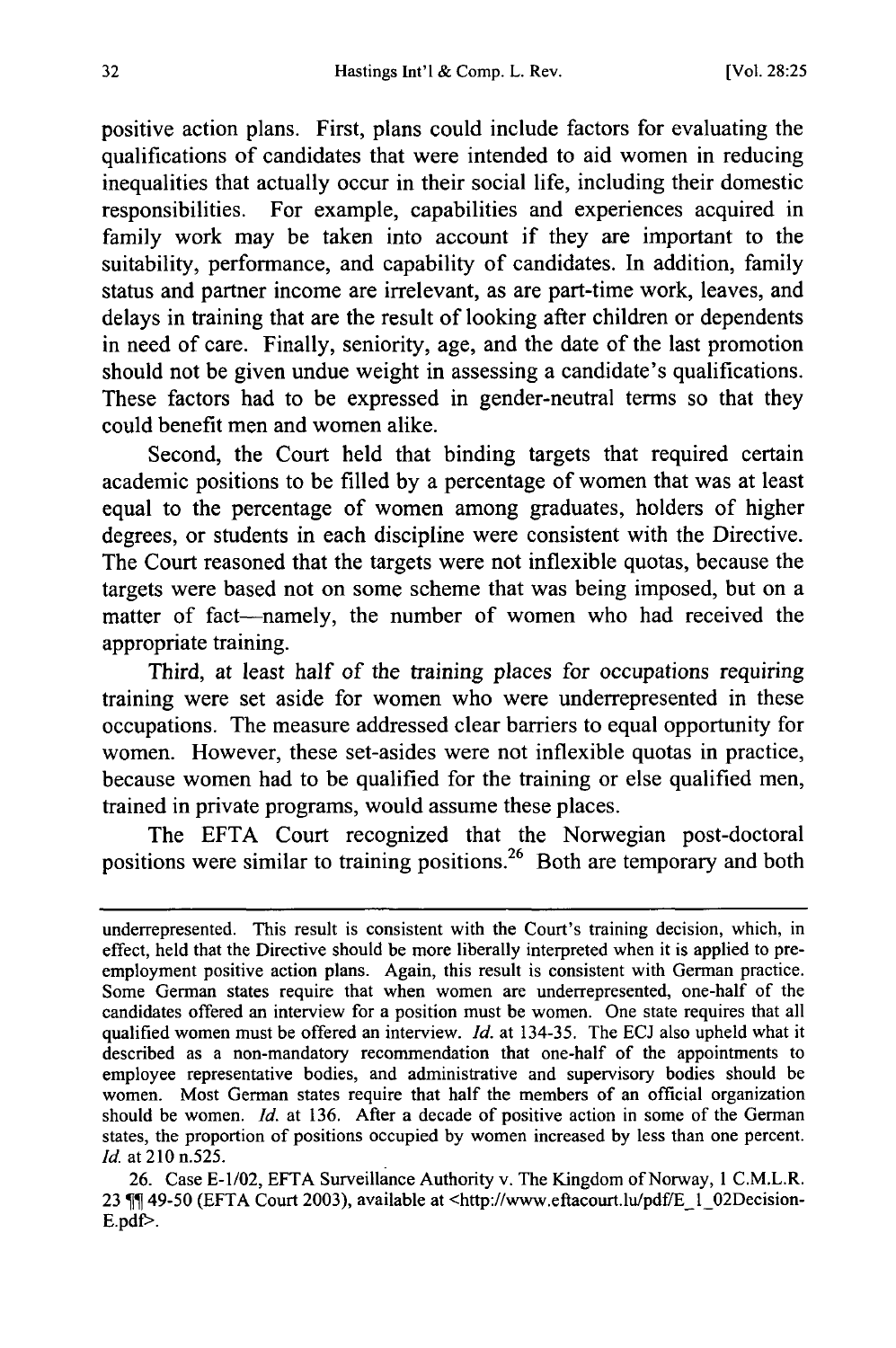are intended to develop the competencies to compete for higher-level positions. In addition, the Court recognized positive action plans for training positions may be justified by a "restricted concept of equality of opportunity." But according to the EFTA Court, the plan still could not be inflexible, and similar opportunities in the private sector had to be available. In rejecting Norway's plan, the EFTA Court distinguished the facts in its case from the facts in *Badeck.* There the plan was clear that when an insufficient number of qualified women applied for training, men could assume the additional places. By contrast, the Norway positive action plan did not rule out the possibility that an unqualified female candidate could be selected for one of the post-doctoral positions.<sup>27</sup> In addition, the ECJ in *Badeck* was clear that training positions were available to men in the private sector, even if they were more costly than the subsidized government training. By contrast, the EFTA Court noted that private alternatives for post-doctoral positions appeared to be rather limited.

In *Abrahamsson28* the ECJ interpreted the savings clause that it requires of all positive action plans as allowing male candidates to be objectively assessed for the position in light of their individual circumstances. The Court held that an objective assessment must be transparent and amenable to review and must not allow for an arbitrary assessment of the candidates' qualifications. At issue was a Swedish decision to promote a female candidate to full professor even though she was not the best qualified candidate. According to the Swedish court, the preference for the female candidate was not rebutted because the differences in the candidates' qualifications were not so great as to make it likely that her job performance would be inferior to that of the bestqualified male candidate. The ECJ rejected the claim that the Swedish standard of objectivity was consistent with the ECJ standard. Instead, the

<sup>27.</sup> In light of the evidence in note 28 *infra* that women who are rated just as competent as men must be 2.5 times as productive as men, we wonder what it can mean in terms of fairness to say that a woman is under-qualified for an academic position, especially given the dismal results of a decade of positive action in Germany.

<sup>28.</sup> Case C-407/98, Abrahamsson v. Fogelqvist, 2000 E.C.R. 1-5539. The 1995 Swedish regulation is referred to as the "Tham package" after a former minister of education. In 1995, fewer than ten percent of the full professors in Sweden were women. One argument for the Tham package was that a more equal representation of women in higher research positions would positively affect the scope and content of academic research. Ann Numhauser-Henning, *Swedish Sex Equality Law before the European Court of Justice,* 30 INDus. L.J. 121, 121-22 (2001). According to a recent Swedish study, women applying for postdoctoral fellowships had to be 2.5 times more productive than the average male applicant to receive the same competence score. PETERS, *supra* note 25, at 303 n. 122.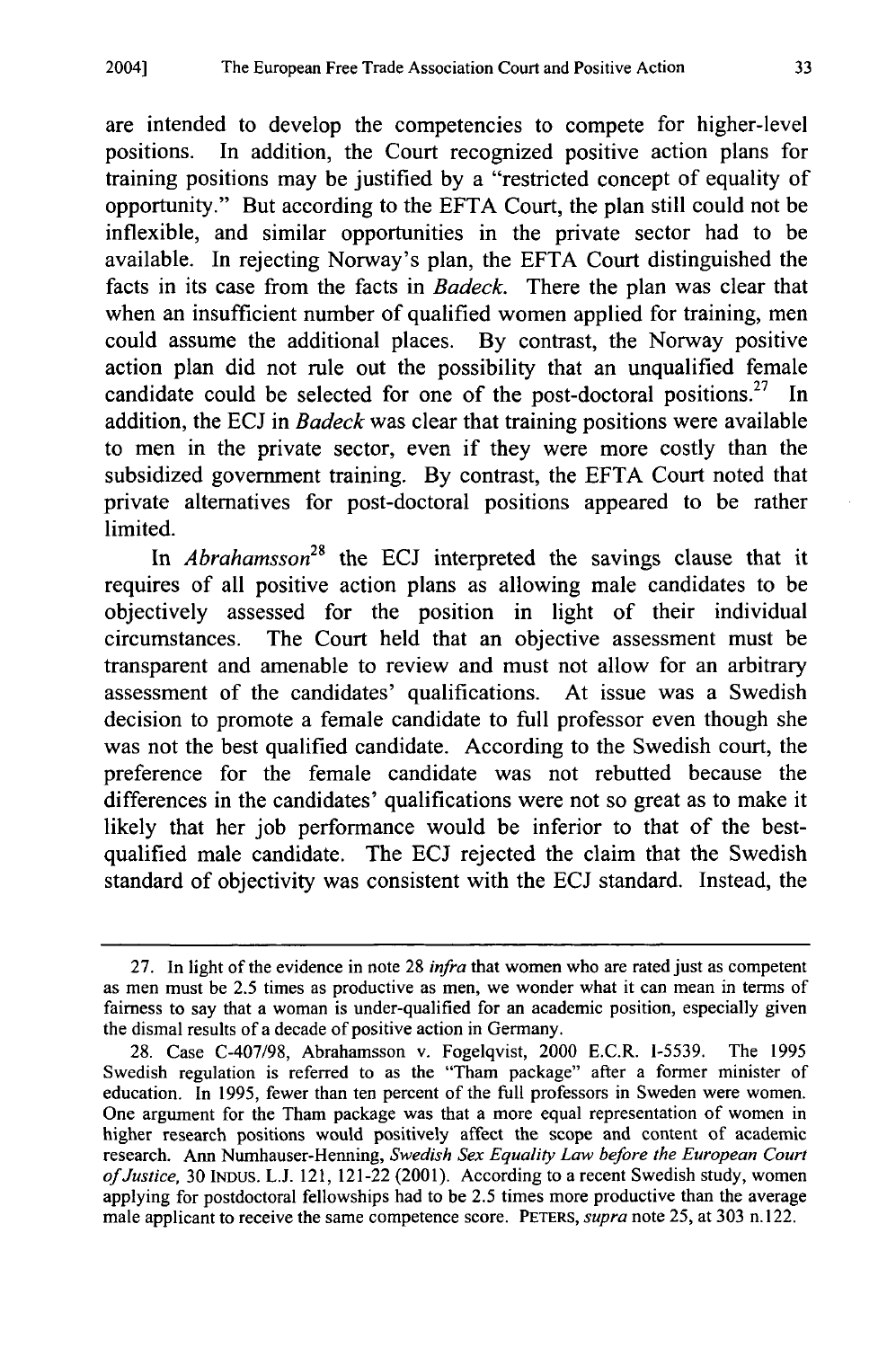ECJ concluded that the Swedish standard was so lacking in specificity that it, in effect, granted women an absolute preference, contrary to the Directive.

According to the EFTA Court, since the Norwegian plan went even further than had the Swedish plan in *Abrahamsson,* it too ran afoul of the Equal Treatment Directive. The Court meant that even though the Swedish plan had allowed in principle for the objective assessment of all candidates, the ECJ had rejected it, and the Norwegian plan contained *no* basis for assessing the credentials of male candidates for the post-doctoral **<sup>29</sup>** positions.

#### *c. Conclusion*

The EFTA Court summarized the judgments of the ECJ Court concerning what positive action plans are consistent with the Equal Treatment Directive as follows. First, positive action is permissible to achieve substantive equality and not just formal equality.<sup>30</sup> Second,

30. *Kingdom of Norway* 43-45. One way to picture the formal/substantive equality distinction is in terms of an analogy with a foot race. Substantive equality requires that all racers start with the same chances of winning: each racer is able to take advantage of the opportunities to compete and has, in principle, an equal chance of winning. By contrast, formal equality merely requires the removal of all obstacles that might keep anyone from competing. Background conditions may still stand in the way of all the competitors' having an equal chance of winning. More distinctions are possible and are made in the literature regarding substantive equality: equality of result, equality of opportunity, equality of substantive rights, and equality of respect. For a fuller discussion, see Catherine Barnard

<sup>29.</sup> This passing remark of the EFTA Court is interesting regarding the ECJ's judgment in *Abrahamsson.* The EFTA Court seems to be saying that the **ECJ** could have upheld the Swedish plan by reinterpreting the phrase "objective criteria" in the Swedish Constitution. The interpretation of the phrase that the ECJ said was lacking in specificity came from the Swedish University Appeals Board. Abrahamsson, supra note 28, <sup>11</sup> 7-15 and 25. But the ECJ need not have asserted a superior position in interpreting Swedish law. The Court might simply have suggested to Sweden that if "objectivity" retained the meaning given to it by the Swedish Board, then its positive action plans were inconsistent with the Directive. If, however, objectivity were interpreted along the lines of the *Marschall* judgment, then the inconsistency would disappear. Even if the ECJ did not wish to go this far in offering advice regarding Swedish law, the Court might have pointed out that the inconsistency between Swedish law and the Directive really resided in what the Swedish interpretation of objectivity left unsaid. The Court might have stressed that the Swedish test of objectivity in terms of a prediction of the probability that one candidate's job performance will be inferior to that of another candidate requires a *Marschall-like* evaluation of the individual qualifications of each candidate. The inconsistency between EU law and Swedish law existed only if the Swedish Board failed to make this evaluation in this case. But no helpful remarks to save the Swedish law came from the ECJ. The remark about the possibility of saving the Swedish law leads us to question whether the EFTA Court was obliquely criticizing the ECJ as heavy-handed in foreclosing the positive action path of Scandinavian countries that are considered more progressive in Europe.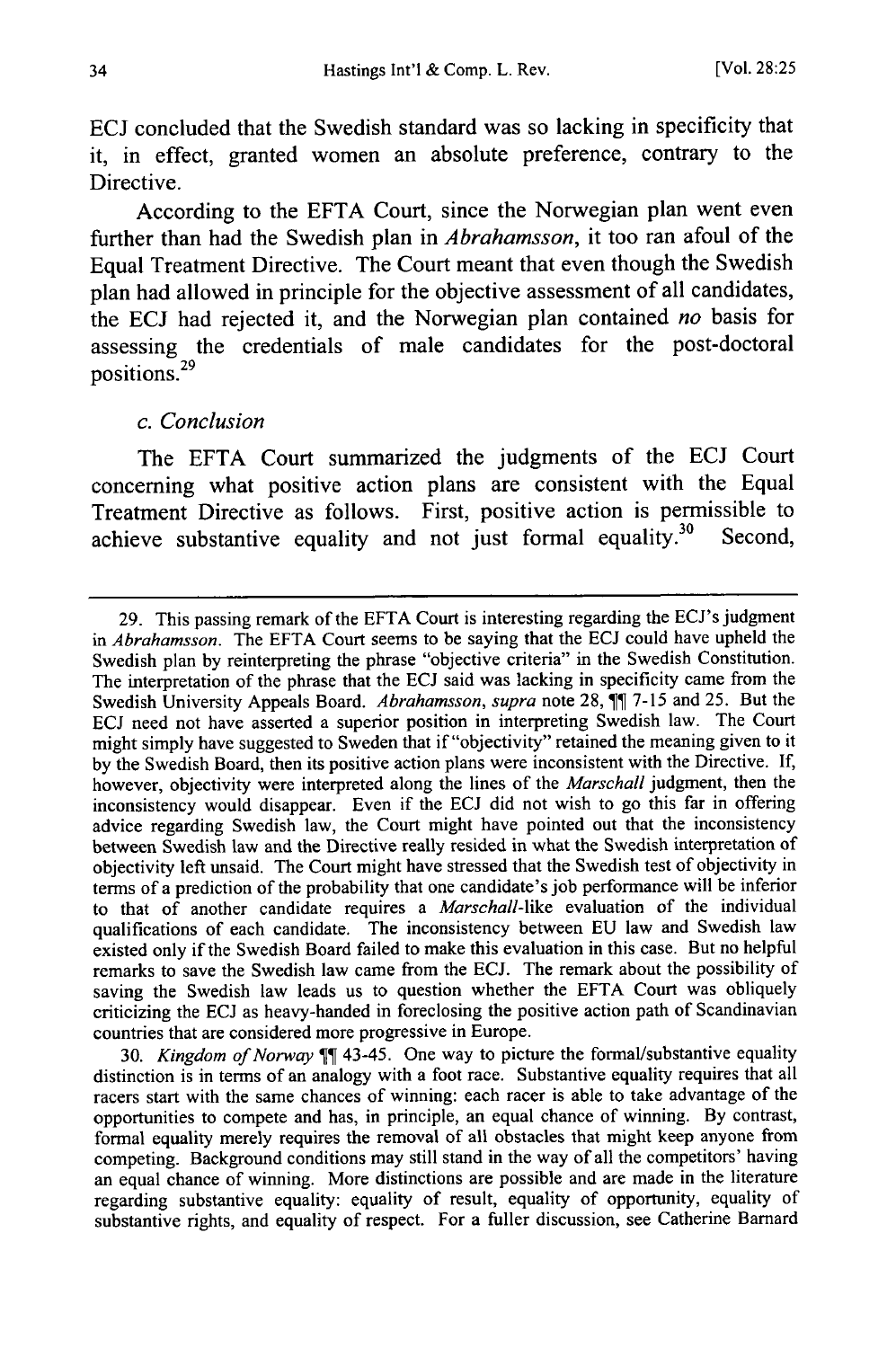positive action, as an exception to the fundamental individual right to be free from discrimination, must satisfy the principle of proportionality that the means  $-$  positive action  $-$  must be appropriate and necessary to achieve the end - gender equality. Thus, positive action must balance improvement for the underrepresented gender with the opportunity for members of the opposite gender to have their qualifications objectively assessed.

The key to the Court's finding that Norway failed to fulfill its obligations under the EEA Agreement and the Directive is that the Norway positive action plan might allow women applicants with inadequate qualifications to be selected in lieu of the best qualified male candidates.<sup>3</sup> The importance of the Norway decision lies in the careful consideration that the Court gives to the arguments of Norway in favor of its positive action plan.

# *d. Norway's arguments in favor of its positive action plan*

First, Norway argued that gender was a *bona fide* occupational qualification (BFOQ) for the at-issue academic position. The Court simply rejected the argument on the ground that the BFOQ exception to the equality principle had been limited by the ECJ to certain police or military positions reserved for men because of the public security requirements.<sup>32</sup>

Second, Norway relied on the ECJ's Judgment in *Lommers,* in which the Court allowed a positive action plan that reserved a number of subsidized nursery positions for female officials. The EFTA Court distinguished *Lommers* from the present case because in an emergency, male officials would be allowed access to the nursery slots and because nursery slots remained available in the private sector.<sup>33</sup> Thus, the child-

31. *Kingdom of Norway* 45. In its answer to written questions from the Court, Norway admitted that this situation was possible.

and Bob Hepple, *Substantive Equality,* 59 CAMBRIDGE L.J. 562, 565-67 (2000). *See also* McCrudden, *supra* note 8, at 326-27 (discussing how normal equality or individual justice is concerned with cleansing the decision-making process and not with the results of the process; how it is individualistic in orientation and yet universalistic in that both men and women are to be equally protected; how it respects efficiency and merit within the economic market; and how substantive equality or group justice tends to redistribute market share so that the position of women in the market is improved relative to that of men). *Badeck* has been viewed as the first judgment of the ECJ in a positive action case to abandon its exclusive reliance on the formal equality principle and allow substantive equality or equality of result as a permissible goal of positive action. *See* Kristina Kuchhold, *European Developments* - *Badeck* - *The Third German Reference on Positive Action,* 30 **INDUS. L.J. 116** (2001).

<sup>32.</sup>  $Id. \P 46$ .

<sup>33.</sup> *Id.* 47. The **ECJ** saw these child-care quotas as similar to the absolute training quotas that were allowed in *Badeck* in so far as they are "designed to eliminate the causes of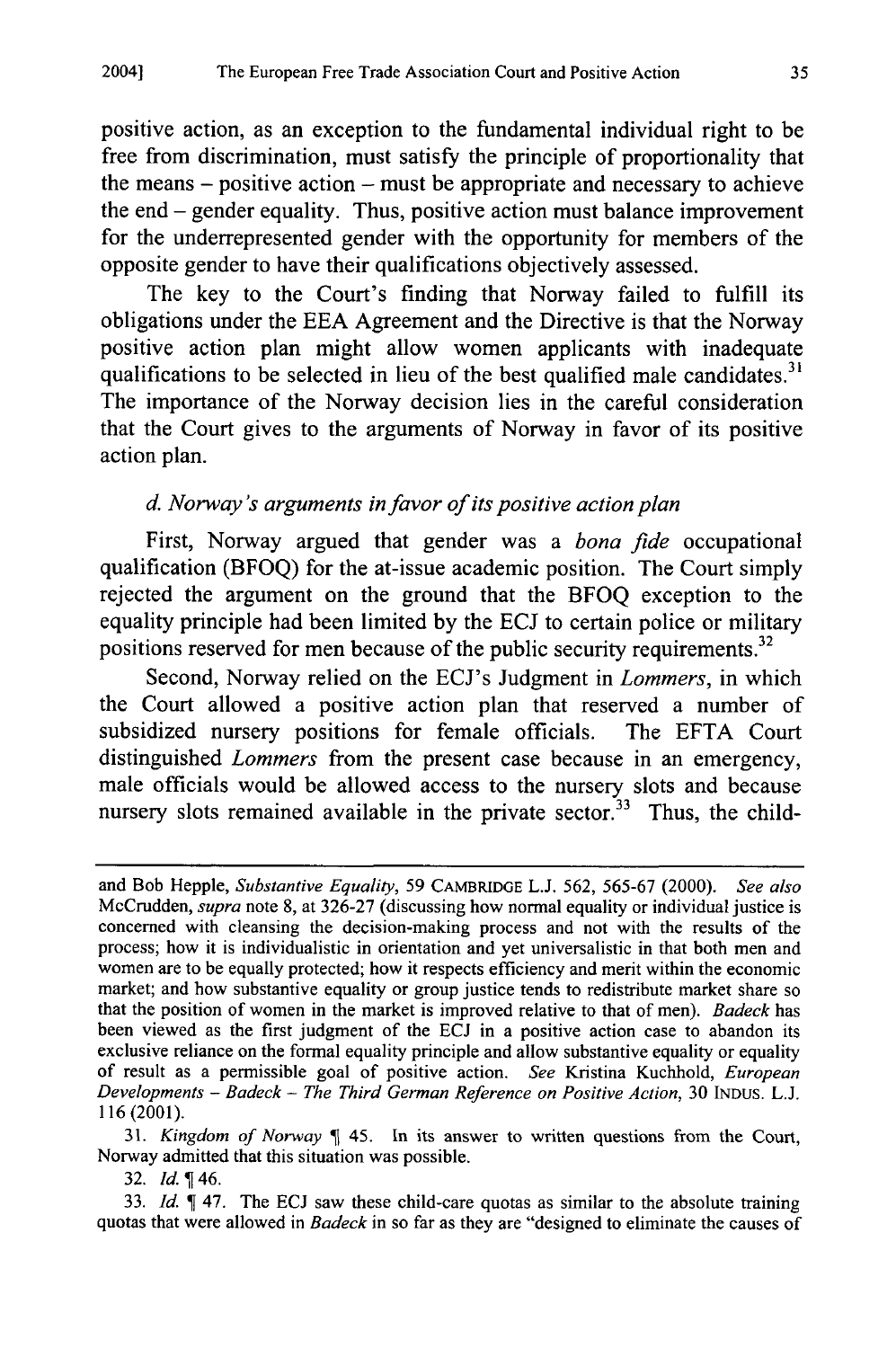care positive action plan was proportional to the end of reducing *de facto* equality, while the Norway plan was not proportional in that it did not balance the interests of men and women.

Third, Norway relied on the ECJ's Judgment in *Schnorbus,34* in which the ECJ allowed a two-year automatic preference for legal training for veterans of compulsory public service that was mandated only for men. The EFTA Court distinguished *Schnorbus* from the present case on the grounds that that discrimination against women had been objectively justified by the two-year requirement for compulsory public service and because the preference was intended to counter-balance the two-year delay in men's training.

Fourth, Norway argued that because the post-doctoral positions were new positions, no men would lose positions as a result of their being filled by women. 35 The Court pointed out that men could lose positions in the future if evaluations of the positive action plan showed that it was not working to end gender discrimination. Under these circumstances, the plan might mandate the allocation of a larger percentage of the total number of post-doctoral positions to women. Because Norway failed to explain to the Court that this could not happen, the Court rejected Norway's argument.

Fifth, Norway argued that the professorships earmarked for women were merely temporary positions because they would cease to exist upon the retirement of the women who held them.<sup>36</sup> The Court rejected the argument on the ground that the Directive as interpreted by the ECJ does not permit a temporariness defense in situations such as Norway's, in

35. *Id.* 752.

women's reduced opportunities of access to employment and careers and intended to improve the ability of women to compete on the labour market and pursue a career on an equal footing with men." Case C-158/97, Badeck and others, 2000 E.C.R. I-1875 ¶ 33.

<sup>34.</sup> *Kingdom of Norway* 48 (citing Case C-79/99, Schnorbus v. Land Hessen, 2000 E.C.R. 1-10997). Based on its judgment in *Marschall,* the **ECJ** might have reasoned that the automatic veteran's preference was inconsistent with the Directive unless women were allowed individualized consideration to rebut the preference, for example, with evidence of hardships of their own that delayed their training. The ECJ's failure to recognize this line of reasoning suggests that the *Marschall* savings clause is limited to discrimination cases where the cause of the inequality is gender stereotyping such as was evidenced in *Marschall.* Further, the gender stereotyping must be immediate or direct, because it is possible that the male-only compulsory public service requirement was based on gender stereotyping. Thus, the automatic veteran's preference was one step removed from stereotyping and thus permissible according to the ECJ.

<sup>36.</sup> *Id.*  $\P$  53-54. The Court noted that those parts of Norway's positive action plan in academia that did not involve earmarking positions exclusively for women were not challenged by the EFTA Surveillance Authority, for example, targets for new professorships and priority in the allocation of positions to fields having fewer than 10% female academics and fields having a high proportion of female students and graduates.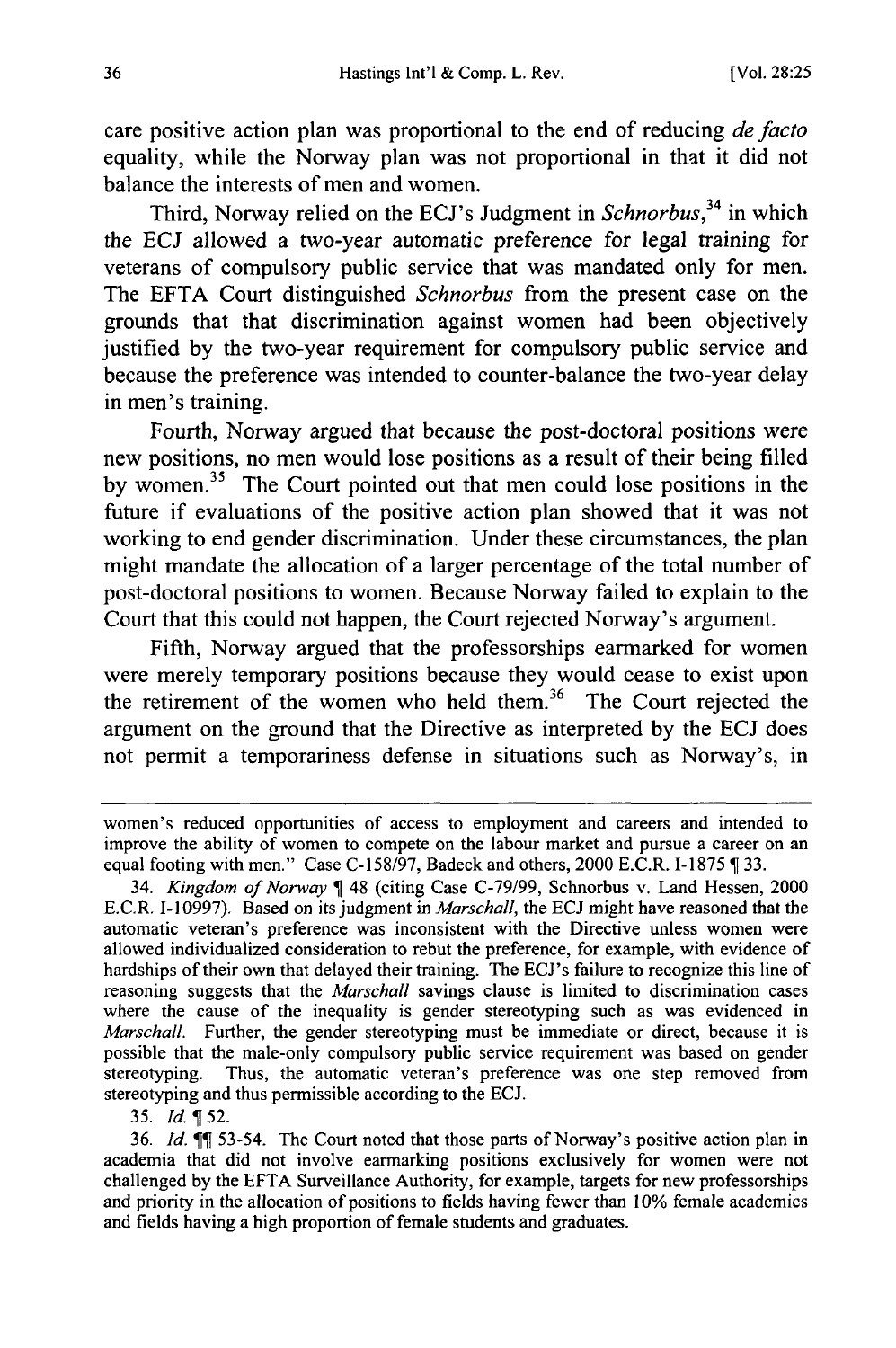which a positive action plan is inflexible and grants an absolute priority to female candidates.<sup>37</sup>

Sixth, Norway submitted that the Court should evaluate its plan under the new Article 141(4) of the Treaty of Amsterdam and under the new Directive 2002/73/EC amending the 1976 Equal Treatment Directive.<sup>38</sup> The Court refused on the ground that these provisions have not been made a part of EEA law. But the Court recognized that changes in the Treaty and the Directive have given EU member states greater competency to confront gender equality. For example, Articles 2 and 3(2) require member states to promote gender equality. Article 13 gives the Council competency to take appropriate action to combat sex discrimination. Article 141(4) emphasizes the goal of full equality in practice between men and women in working life, and to this end, permits member states to adopt and maintain measures that give specific advantages to members of the underrepresented gender to make it easier for those persons to pursue a vocation or to prevent or compensate for disadvantages in professional careers.

The Court went further and offered advice to Norway in revising the challenged portions of its positive action plan. The Court recommended that until the changes in EU law were incorporated into EEA law, Norway should identify the evidence of the factors in academia that place female candidates at a disadvantage against competing male candidates. Second, its plans should include provisions that give weight to the life experiences of women outside of academia that are relevant to qualifications for higher academic positions.

Seventh, Norway submitted that the Court should evaluate its plan under international law  $-$  in particular, the Covenant on the Elimination of all Forms of Discrimination against Women (CEAFDAW).<sup>39</sup> The Court refused on the ground that the ECJ had not relied on international law in its judgments interpreting the Directive and because the positive action provisions in international law are permissive and not mandatory.

# IV. **CONCLUSION**

Discrimination is an infection throughout the world that we all must

<sup>37.</sup> The short duration of an affirmative action plan is one factor considered by the United States courts in evaluating American plans. *See* Johnson v. Transp. Agency of Santa Clara, 480 U.S. 616, 630 (1987) (gender discrimination); United Steelworkers v. Weber, 443 U.S. 193, 216 (1979) (race discrimination).

<sup>38.</sup> *Kingdom of Norway* 55-57.

<sup>39.</sup> *Id.* 58.